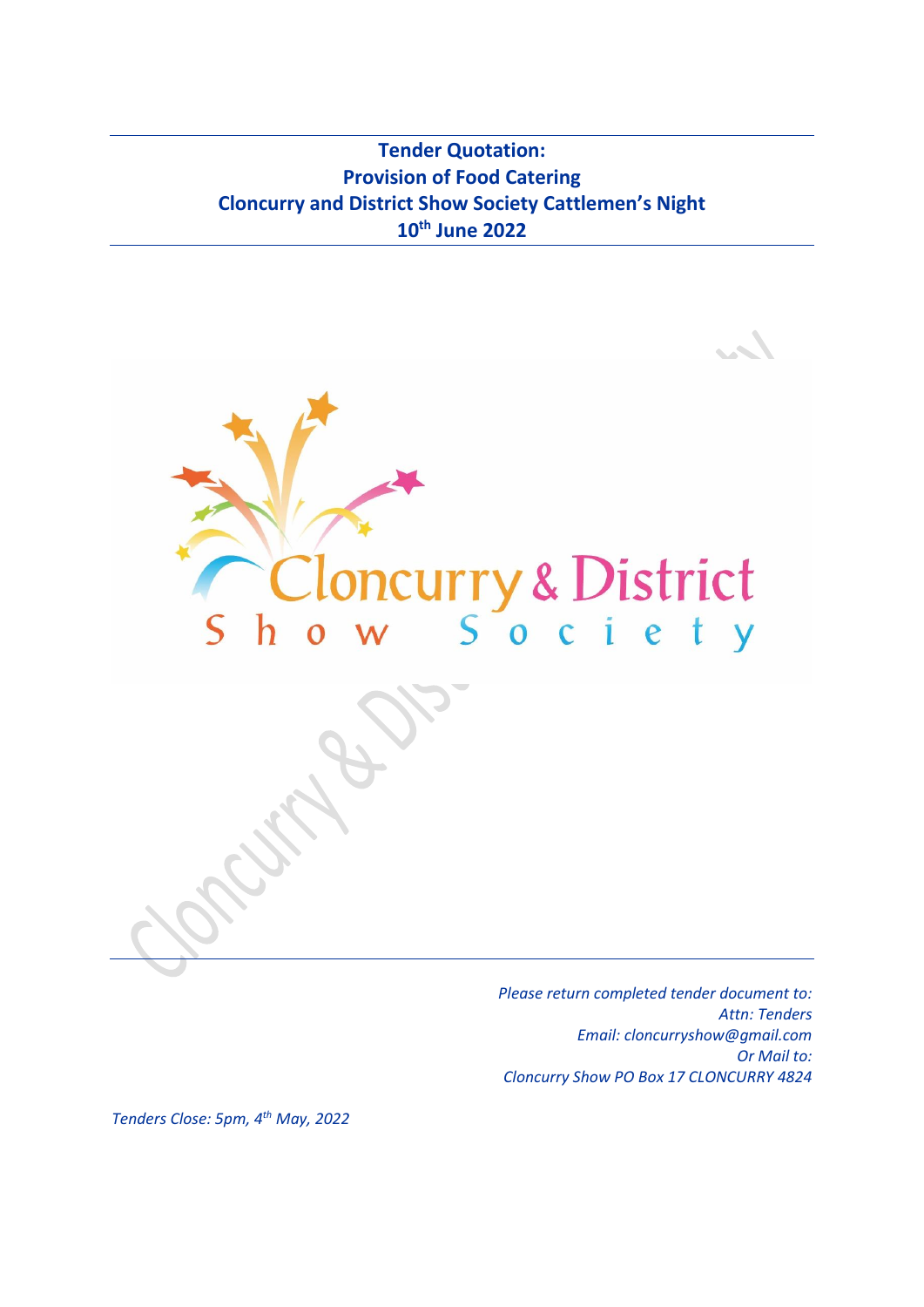## *Cloncurry & District Show Society Inc Application for Tender – Provision of Food Catering Cloncurry and District Show Society Cattlemen's Night Cloncurry Show 2022*

| <b>Name/ Organisation:</b>      |  |
|---------------------------------|--|
|                                 |  |
| Email:                          |  |
|                                 |  |
| 1st Contact Person:             |  |
|                                 |  |
| <b>Contact Number:</b>          |  |
|                                 |  |
| 2 <sup>nd</sup> Contact Person: |  |
|                                 |  |

**Contact Number:**

### **Tender: Provision for Food Catering Cloncurry and District Cattlemen's Night**

## **Proposed Contract Amount S...**

I/We have read the description of the tender as described in the tender information & submit the above amount to complete the duties as described.

I/We acknowledge that we have the appropriate insurance to indemnify the Cloncurry & District Show Society Inc.

I/We agree to abide by all Occupational Workplace Health & Safety standards.

Please note: This tender document is a contract between the persons/organisation named above and the Cloncurry & District Show.

If your tender is successful, this document serves as an obligation to fulfil the contract.

Please notify the Cloncurry & District Show Society immediately if you are unable to fulfil your obligation.

|  | Name: | Position in Organisation: |
|--|-------|---------------------------|
|--|-------|---------------------------|

| Signature: |  |  |
|------------|--|--|
|            |  |  |

| Date: |  |  |
|-------|--|--|
|       |  |  |